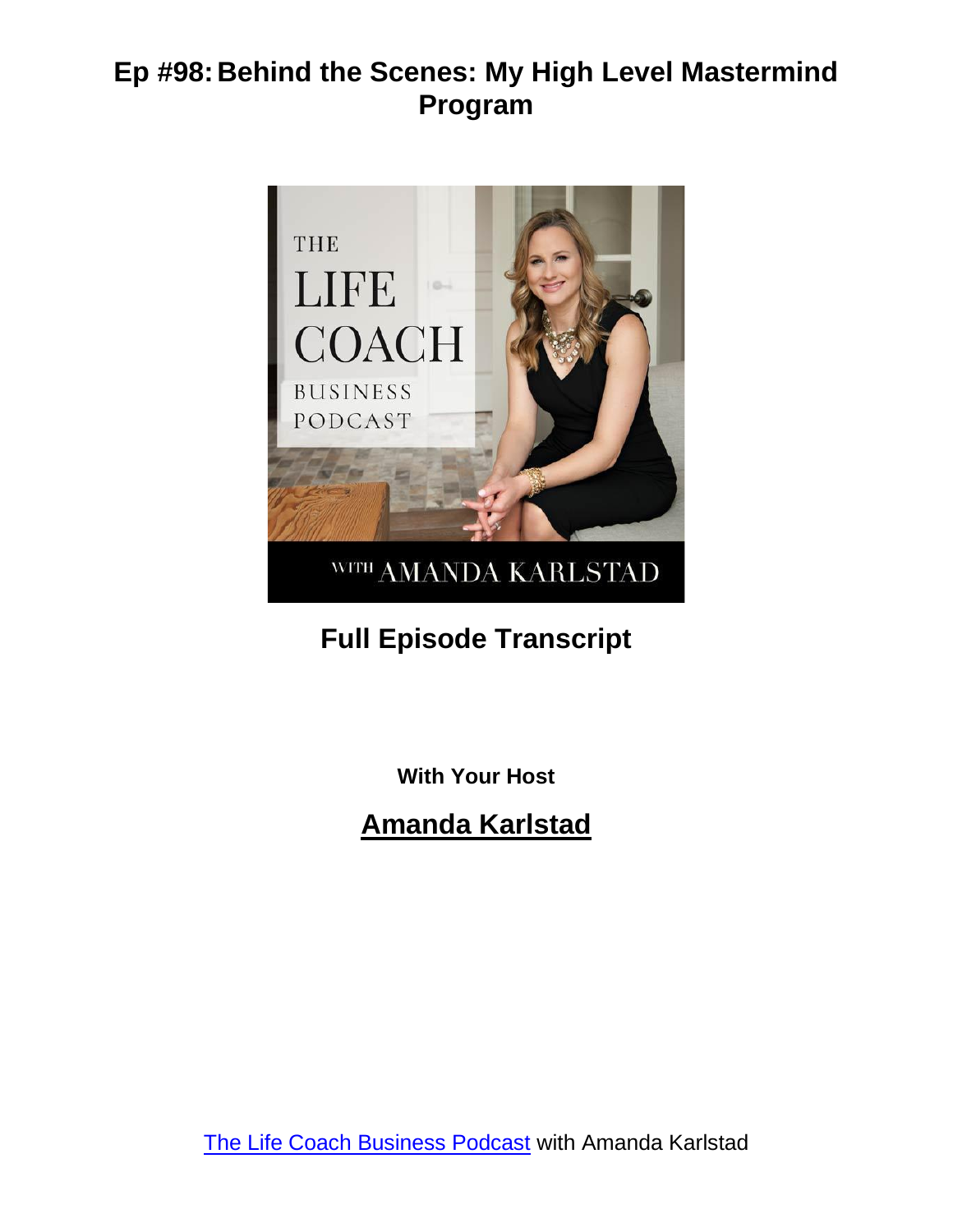You are listening to *The Life Coach Business Podcast* with Amanda Karlstad episode number 98.

Welcome to *The Life Coach Business Podcast*, a show for coaches who are ready to up-level their business and take their impact, leadership, and results to a whole new level. If you're ready to start taking powerful action and become the leader your business needs in order to grow and thrive, this show is for you. I'm your host, Amanda Karlstad, certified life and business coach, and entrepreneurial leadership expert. Now, let's get down to business.

Hello and welcome everyone. So glad to have you with me today. I hope you're doing well. We are doing fantastic. We are winding down the summer here and counting down the days until school starts. I don't know about you, but I feel like the summer just started. Here we are already moving back into school.

I heard this the other day, and I think there is some truth in this. Someone said fall is like the new New Year. It's like the second New Year. I have to admit. I kind of feel that way. That actually really resonated with me. I thought about that, and I think the reason why is because as we start transitioning into fall, as we're literally now over halfway through the year and we're moving into the backside of the year. Personally I'm already thinking about the new year. I'm already thinking about next year. I'm thinking about 2022 both from a business perspective and also from a personal perspective.

I want to give you some examples. One of the things that I do on a consistent basis, and I'm talking on a weekly, monthly, quarterly basis, is assessing my goals. Assessing my business. Assessing the projects that I'm working on, the performance of my business. My own performance as the leader of my business. So various things that are all needle movers in my business and in my life. One of the things that has been extremely useful to me in my own business journey is to set and work from 90 day quarterly goals.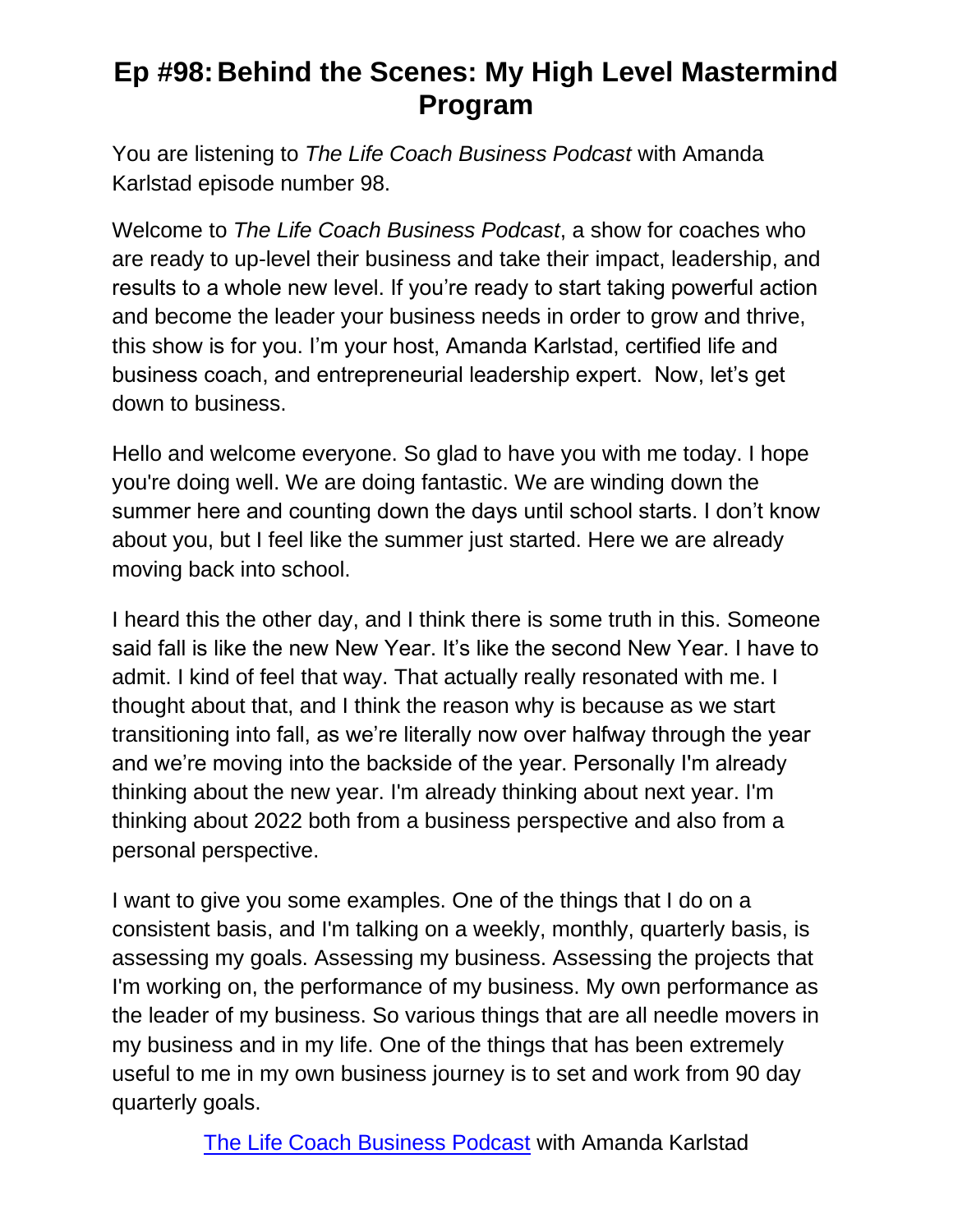So because we're coming up on this fourth quarter of the year, I've been thinking a lot, just naturally given the time of year that it is, about the fourth quarter and about the importance of the fourth quarter to the business. Both from a revenue perspective but also from an emotional perspective as well. So I was thinking about this over the last couple of days and thinking about the year, thinking about the first three quarters of 2021. Assessing the year so far and now turning the page to the fourth quarter.

As I'm thinking about the fact that 2021 is going to be wrapping up in just a few months, it got me thinking about my goals in 2022 and what it is that I really want to accomplish. Recently I was coaching one of my mastermind clients on his goals. He was feeling a bit overwhelmed where to fit everything in. So I shared with him my strategy. I shared with him my strategy of calendaring and getting everything on a calendar.

So what I mean by this is putting everything that's important to you, so everything first in your personal life that's important to you. So even down to things like the school, the kid's calendar, right. So their breaks, their holidays, vacations, any activities sports that they're involved in, right. So anything significant as it relates to the family. Anything significant first personally I want to invite you all to get that on the calendars first.

I'll give you an example. So for my daughter I already know that next spring, next early summer that this is the year for her dance. I've mentioned before that my daughter is in competitive dance. We're going to be doing some travelling for her dance. So she's actually going to be competing in nationals for dance. So this happens to be a year for nationals for her company. So here I am already planning in August of 2021. It actually started in July. We got word where we were tentatively going. I already have those tentative dates on my calendar, right?

So the power is that as I create my business calendar for next year, as I really look ahead over the next several months. Again, as a business owner, you need to be looking at these things, right? You need to be looking at all of the various things, right? So for me, I'm looking at things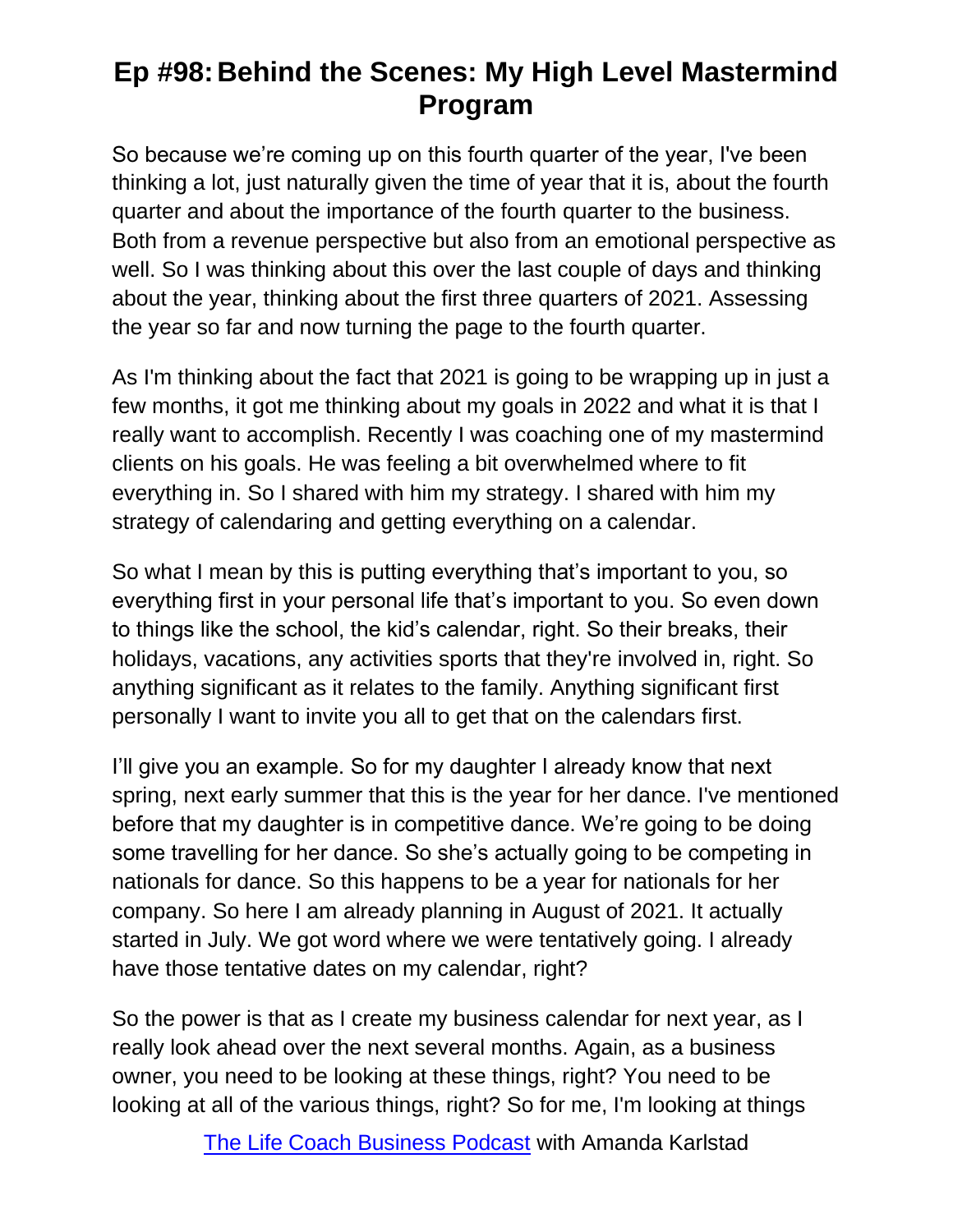like the different launches, right, of my programs. I'm looking at the different cohorts that I'll be starting. I look at the start dates. All of those things are going to be scheduled around those significant personal things first.

So for me, this has been a practice that I have used from very early on in my business, and it's been very, very important. It's made a huge difference in my business and really in my life.

I do believe it's one of the reasons that I'm able to run a multi-figure business in about 30 hours a week. Where I have certain days where I am coaching clients. Those are my heavier coaching days. I have other days where I am working in my business. So I'm doing things like meeting with my team. I have other days where I'm kept more open, right? So I have that open white space, that open space to do the bigger more visionary things that I need to be doing as the CEO of my business.

So as I was coaching this client to get his calendar in order and to really get things laid out from really now through next year starting first with his personal commitments. Starting first with those things that are most important to him personally and then build around that. It was so great because a couple of days later I was in a coaching call with him. He is great about taking action.

So he took the coaching, he went out, and he calendared his enter year. He calendared actually the entire rest of not only this year but also 2022. He was able to build around his family. He was able to build around the significant things that he already knows that will be happening throughout the year.

So for him work/life balance is extremely important. So he was able to not only build that in, but what also was really powerful was that he could visually see the volume of days, the volume of time that he's already planned in that is going to allow him to be a very present dad. To allow him to be very present for the activities he wants to be involved in, and to see exactly how many clients he really has the potential to serve.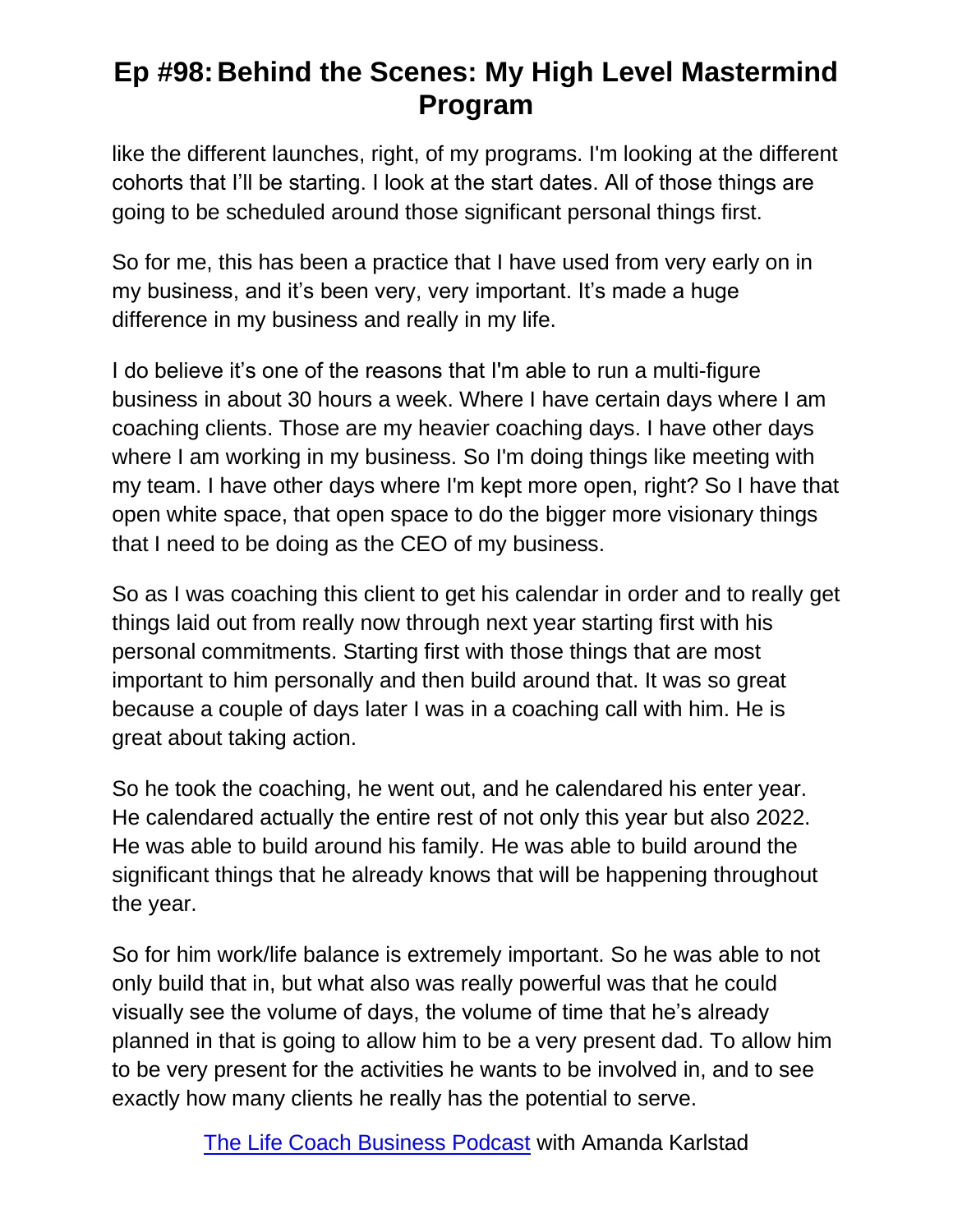It was just such a relief for him and so motivating for him to see exactly how he was going to be able to not only be as present as he wanted to be for his kids, for his family, and to maintain the sports, the activities that are important to him. And important to his business because part of his coaching is focused on helping small business owners with their health and fitness. He was able to see how many clients he would be able to serve and still keep up with the responsibilities that he has for his other business that he's also currently running.

So my advice to you is this. If you want to grow and you want to experience success in your business next year. So we're already talking 2022 my friends. I know all of you listening are ready to experience growth and success in your business right now. That's great. I'm all for that.

If you want to experience success in your business next year, then I have to tell you that planning begins now. That does not begin on January 1, 2022. That planning must begin now. It begins with getting full clarity on your goals and getting full clarity on what it is that you want to build, what it is that you want your business to look like, what it is that you want your personal life to look like. These are questions that I really want to offer to all of you to be asking yourselves right now and be starting to plan for right now.

Because the truth is that your 2022 and where your business does go next year, the level of success, the level of results that you create, that begins now my friends. Whether you like it or not, your business thrives when there is structure. When there is thoughtful planning when it is very clear what you are building. The other thing that I know is that so many of you listening right now are lacking that level of clarity in your business. So I do want to help you with that.

If you're ready to take your business to the next level, and you understand what I just shared with you and the value in what I just shared, I want to really encourage you to apply to my upcoming cohort of The Mastermind. This is my six month business accelerator program. It's designed to help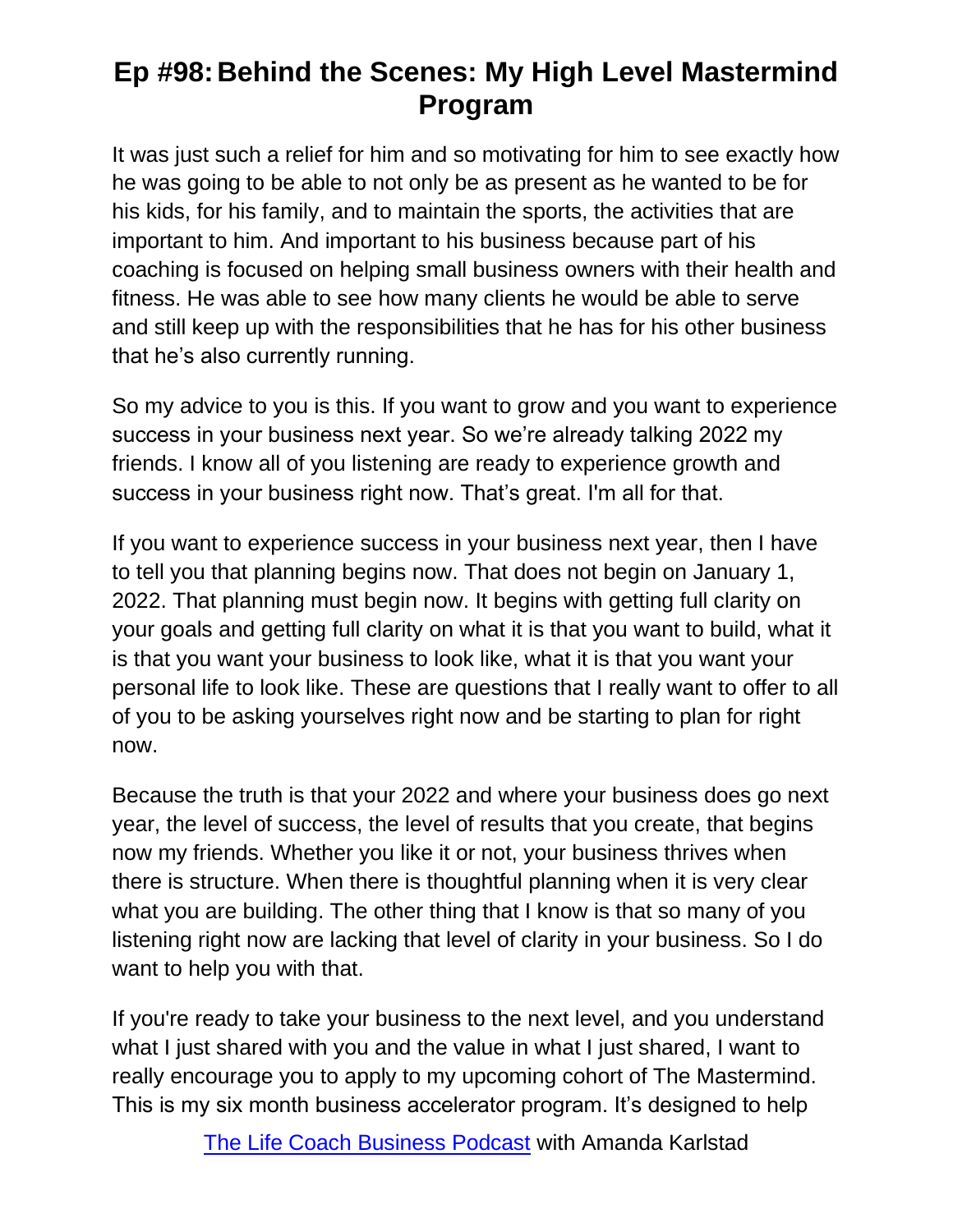you make or get on track to your first six figures and beyond in your business.

I want you to really understand that with this program, I only offer this just a couple of times per year. I also keep this program limited in the number of spaces that I offer. The reason I do that is because there's an extremely high level of support that's offered in this program. So I do want to encourage you. If you're not where you want to be in your business, if you don't have clarity, if you are sick of what I call throwing spaghetti at the wall. You don't have a real strategy.

At the same time you understand that building a highly successful coaching business does require that you have a solid strategy in place. If you're in it for the long game meaning you really are ready to take things to the next level and you've tried other things. You don't want to await any longer. You're sick of wasting time. Then I want to invite you to apply at amandakarlstadcoaching.com/the-mastermind. I am currently accepting applications. When you go there, you're going to see the link to apply as well as a link to set up a time on my calendar.

So with this process, I do have a conversation with you. We're going to have a conversation about your goals, where you're at, where your business is at, and we will determine if it's a fit. I'll also help put a strategy and a plan in place for you over the next six to 12 months and talk about what's possible for you. So, again, go to amandakarlstadcoaching.com/themastermind. I can't wait to talk to you and show you what's possible for you in the next six to 12 months.

So on that note, I want to take things deeper today on this topic as I've been getting so many questions from so many of you in regard to how you can work with me. In terms of the programs that I offer, how I work with clients. I thought it would be useful to just walk you through all of that and walk you through how I do work with clients, how I do work in my programs, the types of clients that my programs are for. Also the types of results that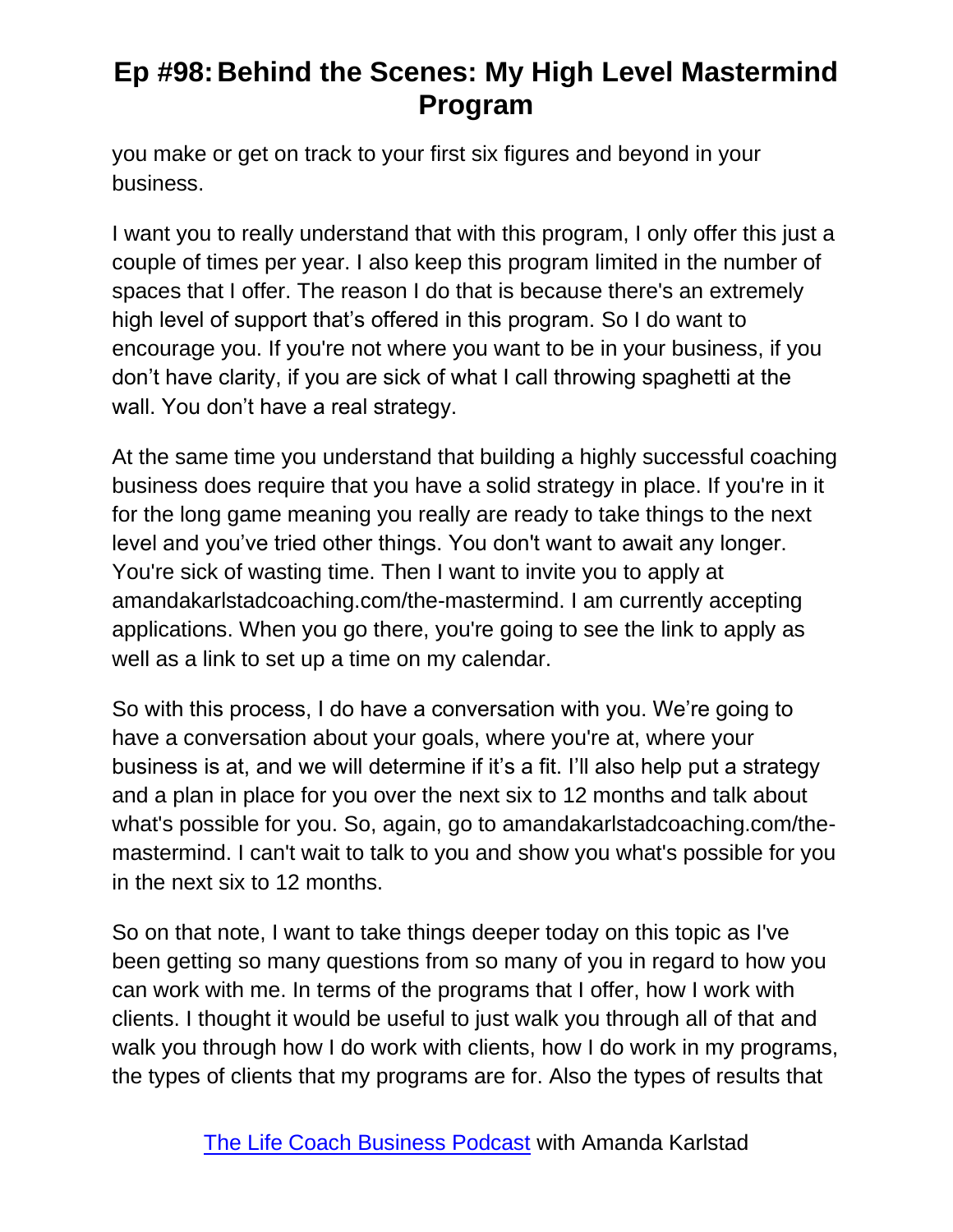each of these programs deliver. Because at the end of the day, that's what's most important.

So I want to start out with my High Level Mastermind Program. So this is my 12 month group coaching program. It's a mastermind program that is designed for coaches who are ready to scale. So this is a combination of group coaching. There is one-on -one coaching as well in this program. There's also the mastermind component in this program.

So this is a program for coaches who are more established, who have built their business to a point where they are likely full or getting to a place where they are almost full with one on one clients. They might be considering a waitlist at this point. They're also probably considering how they now start thinking about and launching a more leveraged program. Like perhaps a group program.

So to give you an idea, in this program we have coaches that are currently averaging multi-figures in their business. So these are coaches who have come into the program who were averaging around \$8,000 to \$10,000 per month generally. Right, so around that six figure mark. They've now moved into generating multiple six figures and in some cases very high multiple six figures. This obviously varies by client and by business, but we have coaches who are averaging on a monthly basis anywhere from \$15,000 to \$20,000 a month all the way up to about \$75,000 per month, okay.

So these are coaches who are averaging on a monthly basis, again it could be anywhere from \$15,000 to \$20,000 all the way up to \$75,000 a month. We've got others that are averaging 100K quarters. Others who are still kind of working towards those levels. Who, again, are working more towards those more consistent 15K plus kind of months. So there definitely is a range here. It does depend on where the clients are coming into the program, how long they've been in the program, and also just where things are at in their business.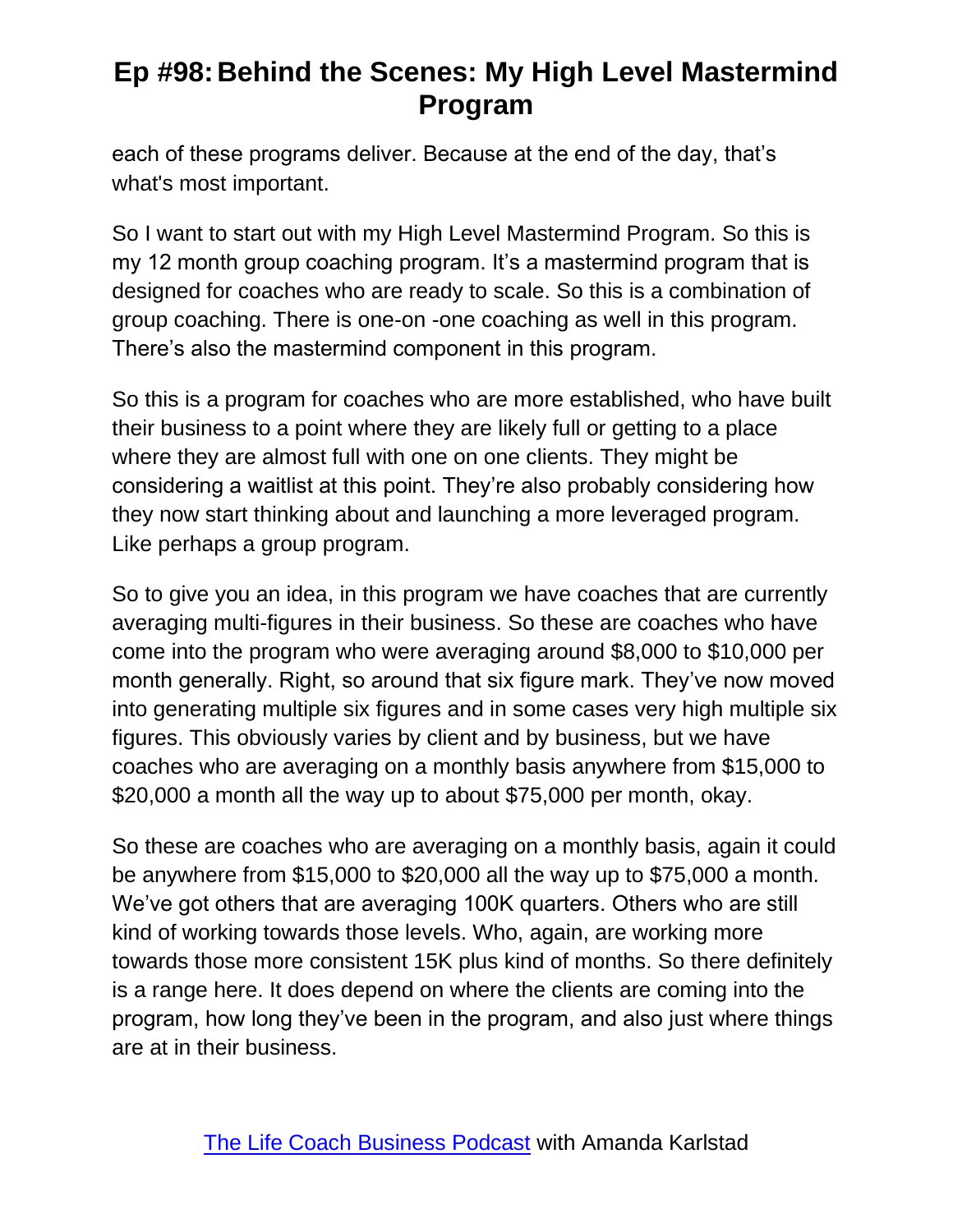This program, this is my high level 12 month program that's designed to help establish coaches who have either hit six figures in their business or they're right around getting to that level. Where they're averaging consistently that \$7,000/\$8,000 up to 10K per month in their business. So they already have a proven program, right? They already are working with clients. This is, in most cases, on a one on one basis.

What's happening is they're not at a point where they're at a point where they need to now start leveraging their time. Where they need to start to be able to help more clients at a time because their one on one practice is either full or getting to that point. So they're starting to realize that they need to start thinking about those next steps in their business, right?

So a lot of them this is where they are thinking about launching that group program. Or in other cases, it might be a different type of program. The point is that they understand that they need to now put things in place that allows them to scale and leverage their time.

So this is a really great place to be in business, right? It's a program that I really love, and it's a program that I designed to help coaches who have experienced success in their business, who have already created consistency in their business, who are working with clients, and who do have that consistent revenue in their business that really helps them scale.

So in this program, we are really looking at scaling their revenue and scaling their programs, leveraging their time. Really helping them reach that multiple six and eventually really setting the stage for their million dollar business, right? One of the pieces that's really important to this process is to also step into and grow into that next level of leader their business needs.

Like I mentioned, I love this program for so many reasons. I love that it combines really high level strategy, really smart strategy, and that it's a high level mindset. That it's truly the program that helps coaches become million dollar coaches, become examples of what is possible.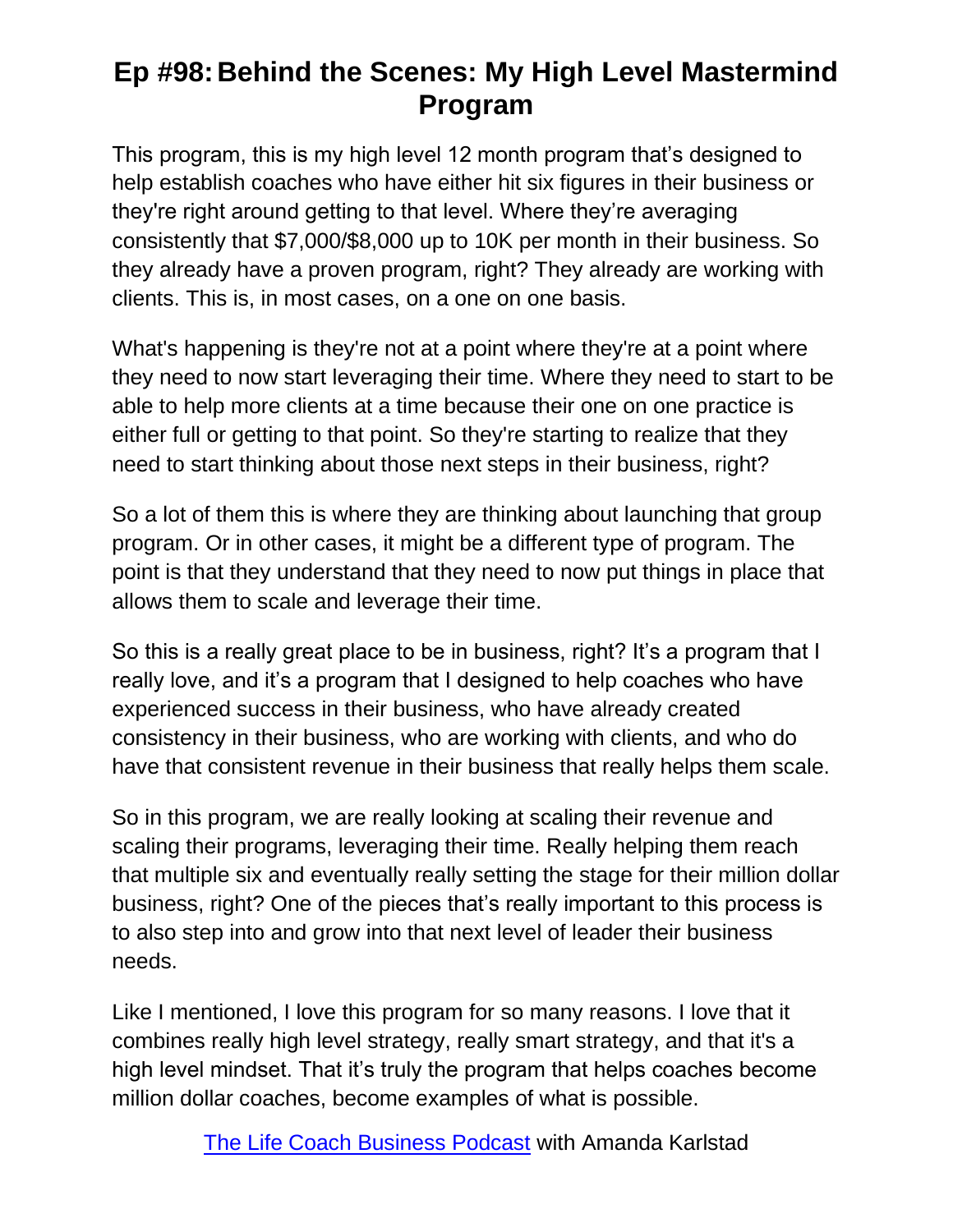So within this program not only do clients have access to all of my high level trainings, all of my high level master classes. I have so many different types of swipe files. A full comprehensive paid ads training specifics to coaches that honestly, I've not seen anywhere else. It's a full library of resources that includes everything that they need in order to scale.

The other thing is that I'm also continually updating the curriculum. I'm also continually delivering and creating new resources, new master classes, new trainings that are really relevant and really up to date with what is happening in the industry. Because here's the thing. There is one thing that is certain in this industry, and that is change. Change is constant. What's really important to understand is that if you're growing and scaling an online business no matter what type of business it is, it's really important to understand how to navigate online business. How to really have a strong business acumen.

So part of this process is helping my clients to develop a very strong business acumen when it comes to their business. That's really important to me, and something that I take really seriously when it comes to my clients. I really ensure that not only am I keeping them up to date, but that they also have the tools. They also have the resources to really scale to the level that they want. That they learn how to think at a different level that allows them to successfully navigate the things that will inevitably come up for them.

Here's what I want you to really understand about this. One of the things that's really important to know and understand is that as your business grows. So whatever got you to your first \$100,000 will likely not get you to your first \$250,000, will likely not get you to your first \$500,000, and definitely will not get you to your first million.

Because what happens is that once you hit a consistent place in your business, whether it's kind of that 7 to 8K a month place or that first six figures. What happens is that there comes a point where in order to get to that next level financially, to get to that next level of work/life balance, you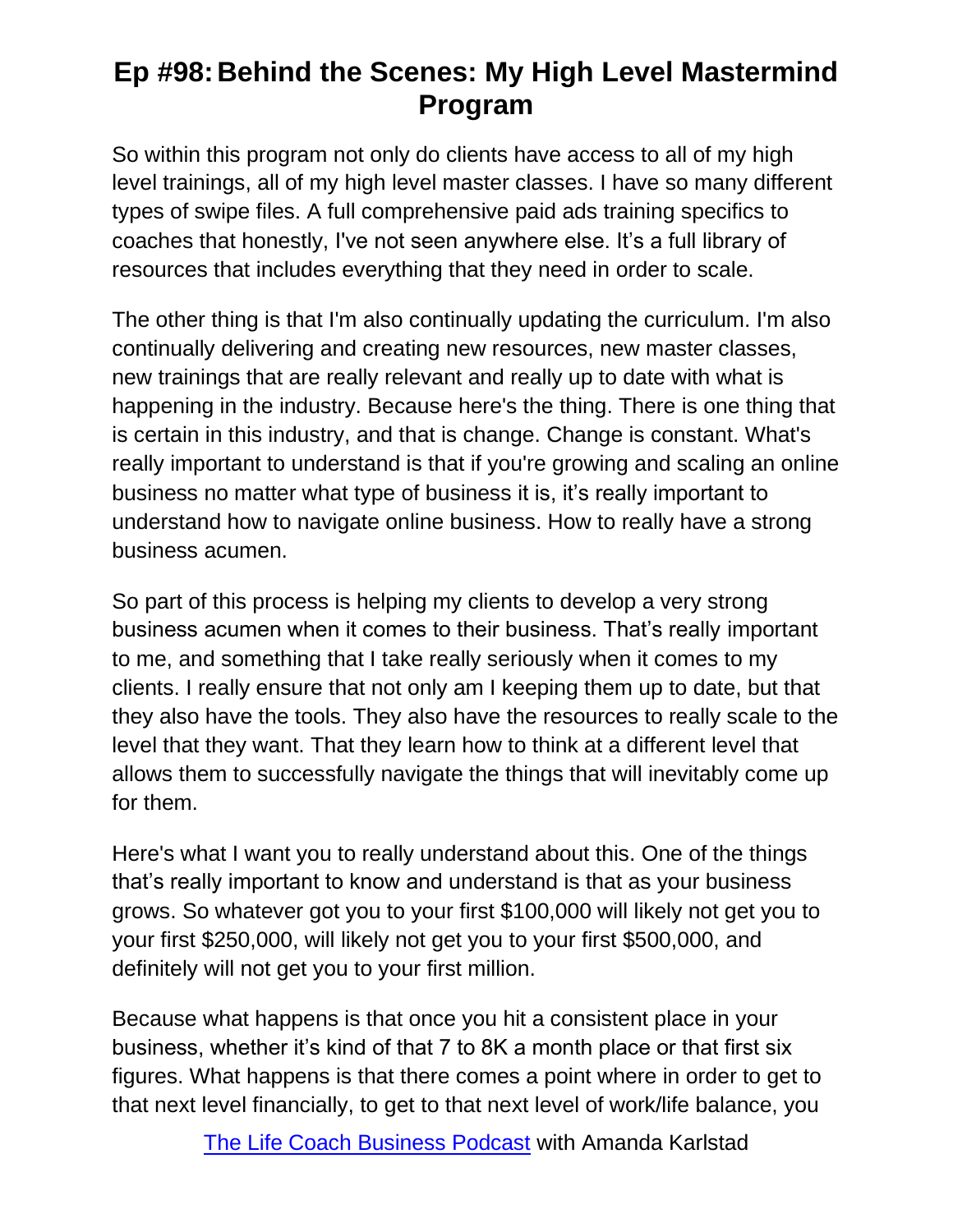have to start thinking differently. You have to start installing and operating differently in your business. You have to start installing certain systems, for instance, in your business. You have to have certain things in place that allow you to leverage your time, that allow you to leverage your expertise and allow you to ultimately help more clients at scale.

So what happens in this phase is that you're also likely at a point where you also need a team. Where you need to hire more support in your business so that you can focus on those higher leverage activities versus being so in it in the day to day. This also means that you probably need to launch a more leveraged type of program. So for coaches, it's very common to launch a group program. It might even be a higher level offer for clients that go through one of your initial programs, or it even might be a highly leveraged program like a membership. Or even, of course, I've had clients that have launched all of these different types of programs.

So these are the types of things that are happening inside of my High Level Mastermind. So clients are launching leverage programs. They are building out. They are optimizing their marketing to support their business, to support the leveraged programs that they are launching and offering. In most cases, they're also starting to hire their team. They're starting to install some of these bigger pieces of their overall strategy in their business. They're establishing their thought leadership. They are positioning themselves as real experts. They are starting to be seen as real experts in their perspective fields.

So we have coaches that are in all different types of niches that coach all different types of clients that are doing amazing things and are making a big impact already. The exciting thing is that in so many cases we are just getting started. So we are definitely taking things to whole and new different levels here. It's a really exciting place to be in your business. It's a program for coaches that have their foundation in place who, again, are working with clients who are confident in what they offer, who are generating consistent revenue and income in their business.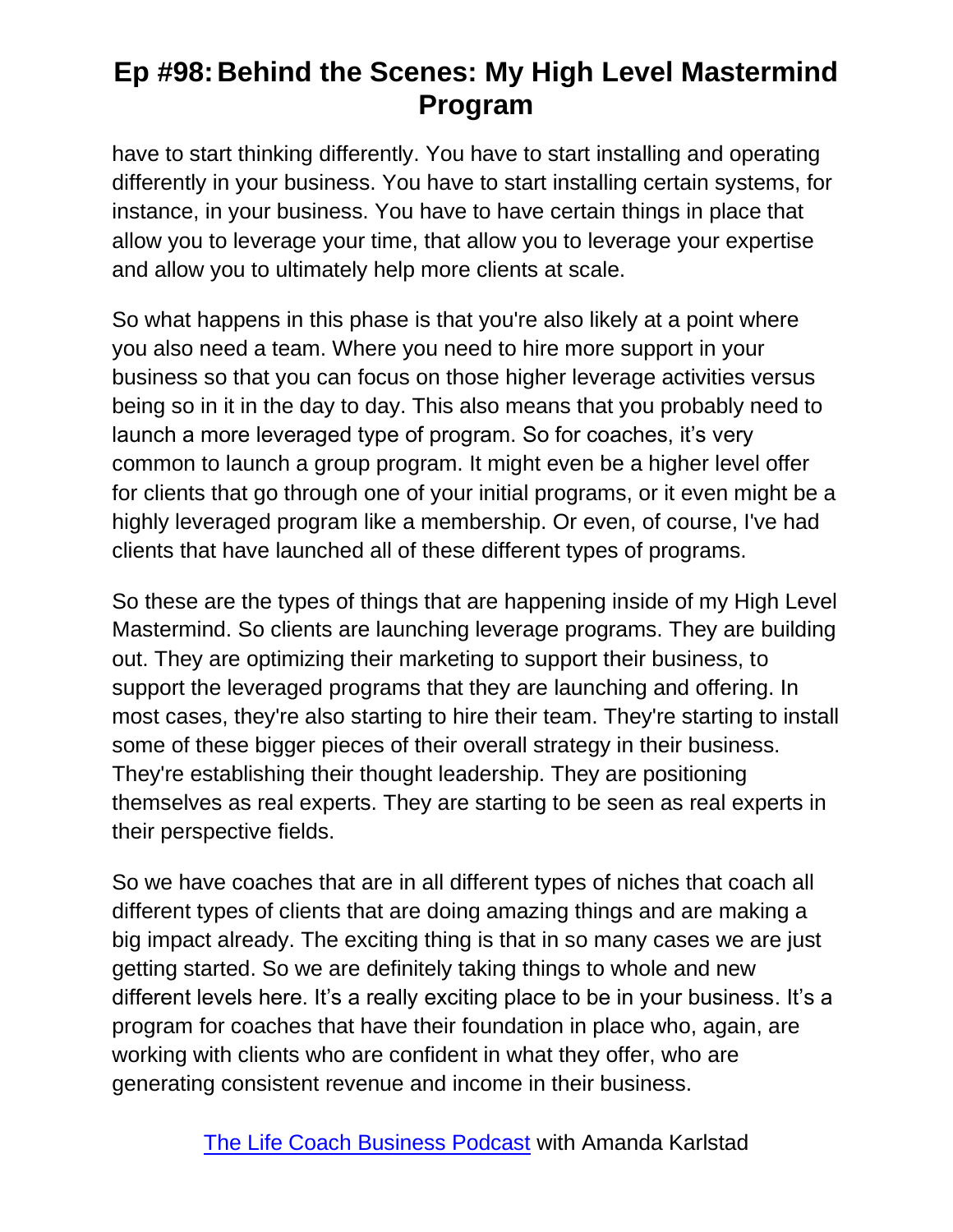Even if it's not quite yet at the level they want, the fact is that they do have a level of consistency there that provides some level of stability in their business. They do want to go higher. They want to go bigger. They know they're capable of so much more.

For so many of them, they also know that in order for their business to go to that next level that they do need even more of that solid strategy. They recognize that they need to think about things differently in their business from those higher perspectives, from those higher levels. They understand the value of installing certain things in their business like systems, solid marketing strategies, creating those next level of consistent revenue streams for them and for their clients.

So if this sounds like you, I really want to encourage you to check out this program. Because we're not only focused on the actual strategy, but we're also focused on becoming that next level CEO. We're also extremely focused on becoming the leader that your business needs at this level, and to ultimately grow it to that high six figure. For most of my clients, their ultimate goal is to build a million dollar business. The truth is that in order to do that, it requires a very big shift in you are the leader of your business, in who you are being, in how you are thinking, in how you are approaching your business. Those are all of the types of things that we do.

This is probably when I look at my clients and I observe their growth through the program. While yes, the results that they create in their business are extraordinary, what's really amazing is the personal growth that happens for them in the process, in really who they become. That's something that I'm really proud of them for. It's something that I'm really proud of them for. It's something that I'm really proud to be able to facilitate in this program. Because of this growth personally that they go through, the results in their business, what they're able to create in their business, it truly follows this level of growth.

So let's talk about some of the strategies that are involved when you are scaling your business to that high six or that seven figure level. So as I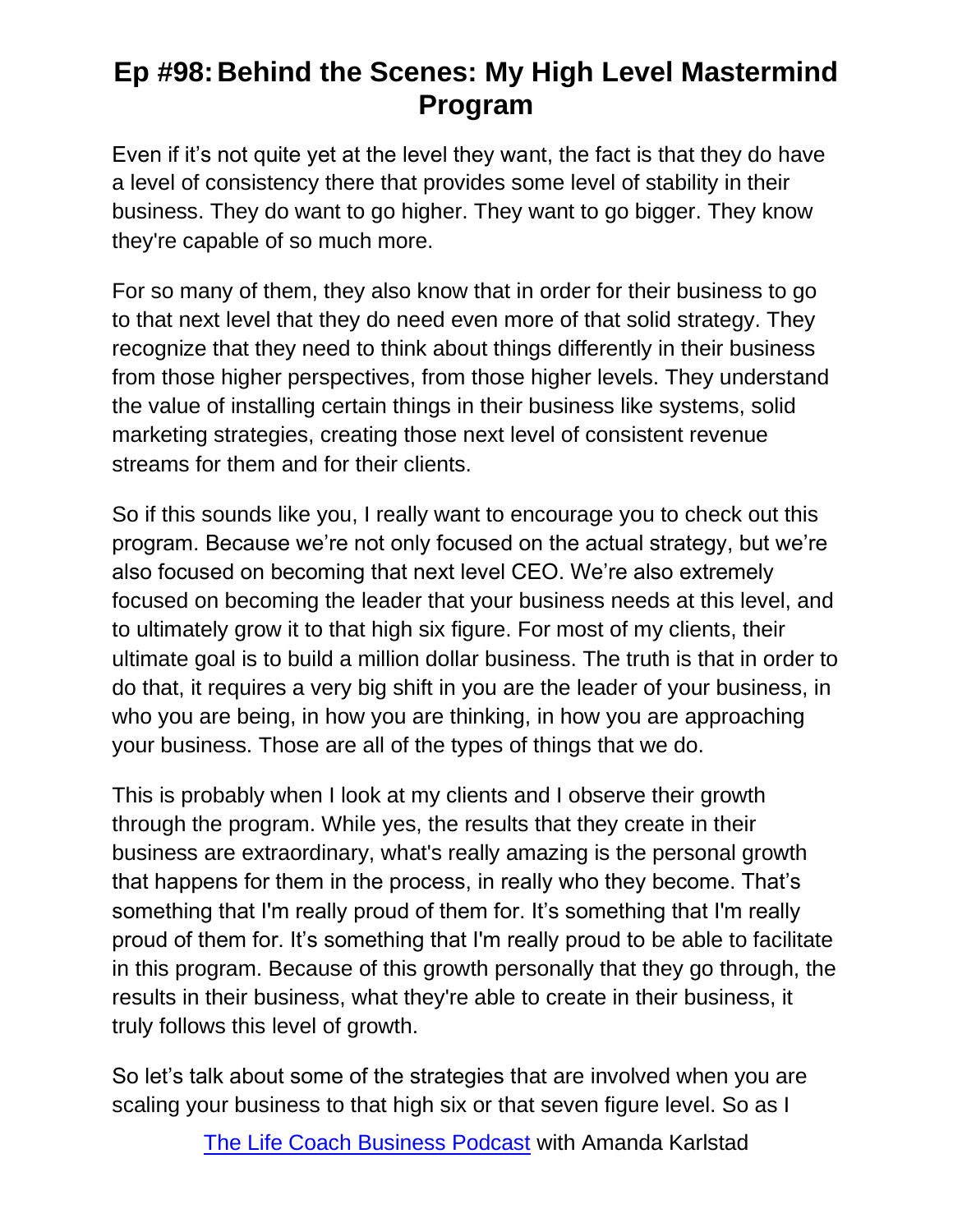mentioned, one of the things that's typically happening if you are at that point and for my clients that are at that point is that after you've hit that first six figures. Once you've built that foundation, once you're consistently working with clients, you have to start thinking about things differently in your business. Meaning the strategies that you might have used to gain that initial success, it's going to be different from what is going to take you to that next level.

So I want to give you an example of that. So typically what happens is a lot of coaches when they are starting out, they tend to find initial success through things like networking, through word of mouth, through maybe their existing networks. Maybe even social media, etcetera. That is all great and that is fine. That is where I started when I was first starting out in my own business. So that's where a lot of my clients tend to start out, and it's how they're able to build some of that initial success.

What tends to happen, and this tends to happen very quickly, is that there is a certain point where that approach, where once you've kind of gone out and you've done that. Once you are now working with clients and you are taking clients through your program and you are connecting with your network, you're doing network types of things. More of those organic approaches. What happens is that in most cases this will tap out. You might be listening to this right now, and you might even be feeling like this yourself. I know I definitely have clients that have come to me that have felt this way.

You might be in a place right now where you also might be hustling. Where you might be doing a lot of these more organic strategies in your business right? You're at a point where now you're kind of up against a wall because you don't have the time or you don't have the energy to be doing as much of that manual marketing, right? So marketing that isn't automated, marketing that doesn't allow you to reach a high volume of audience.

So if you're feeling like this right now, I really want to encourage you that it's time probably for a shift to occur in your business. This is where it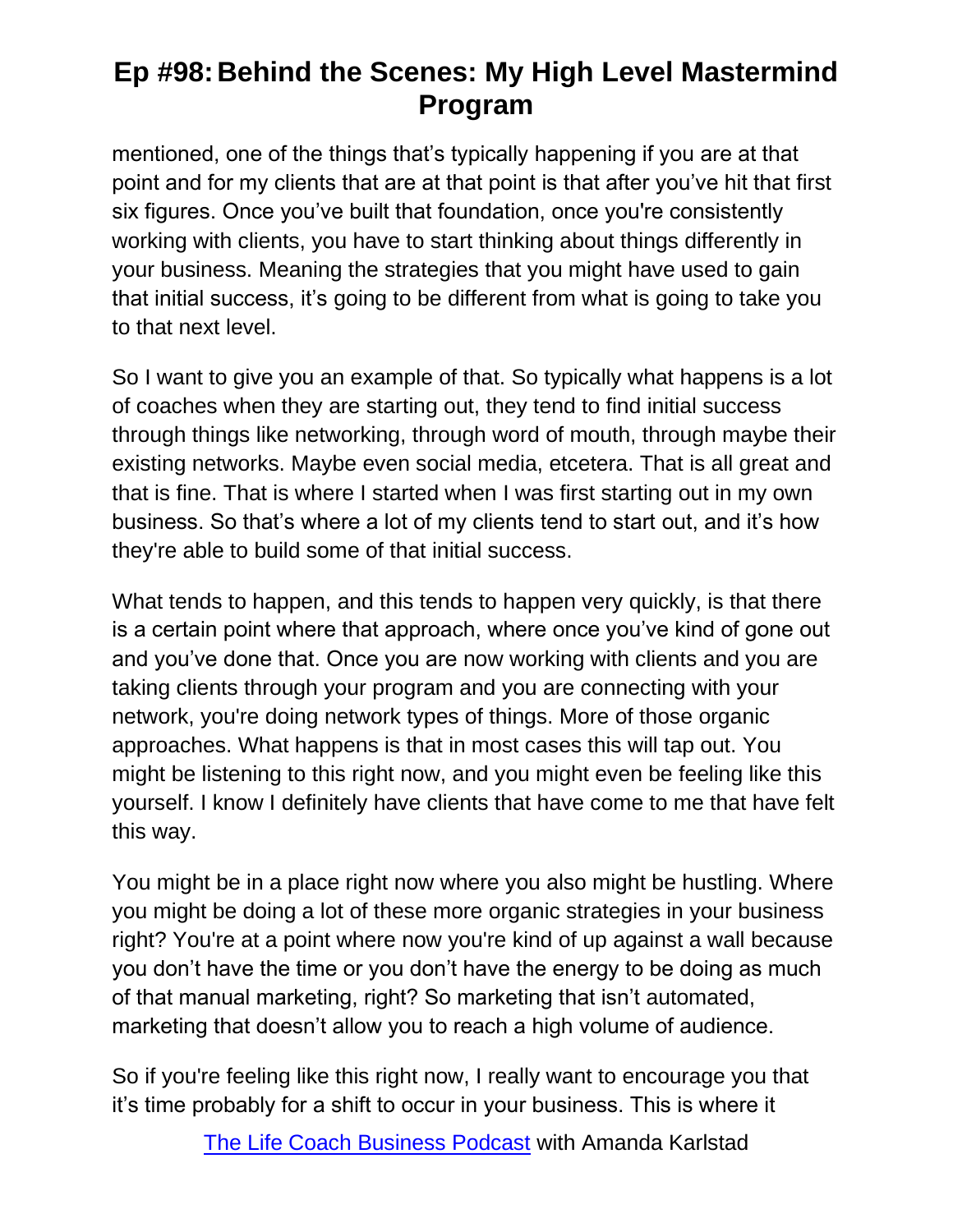becomes really important for you that you start to think about the systems in your business that are going to help you reach many people on a consistent basis. So this is just one example of why having clarity, why having high level strategy, why being in a container where you're provided training, tools, resources, coaching that really helps you install these types of things in your business is really important.

So one of the things that I'm continually working on with my clients in my High Level Mastermind specifically is being able to optimize these things in their business. Being able to help them optimize the ways that they can serve many clients at a time at scale that doesn't require them to be present and to do things like manual marketing.

So this is really important to understand if you have a desire to grow a highly successful—and I'm talking high multiple six figures and essentially a million dollar business. You must have things like your marketing dialed in. You must have things like your systems and your automations built into your business. You must be working from an operating a business model that doesn't require you to be coaching for eight hours per day. This is really, really important.

In many cases, it's incorporating things like paid advertising and establishing what I call our marketing ecosystem. Ensuring you have a marketing ecosystem, a holistic growth strategy in place. Which I have very in-depth trainings about that I take all of my clients through that really allows you to build a business that's sustainable in the long term.

So my high level program, again it's perfect for you if you are that more established coach and you're looking to scale. Where you've built that initial foundation, but now you're in a place where you recognize, and you know that in order to go to this next level that you have to offer a more leveraged type of program. Or maybe you've realized that maybe you don't want to work with clients at a one on one basis anymore. Maybe you just want to launch that group program or that membership or maybe even it's a course.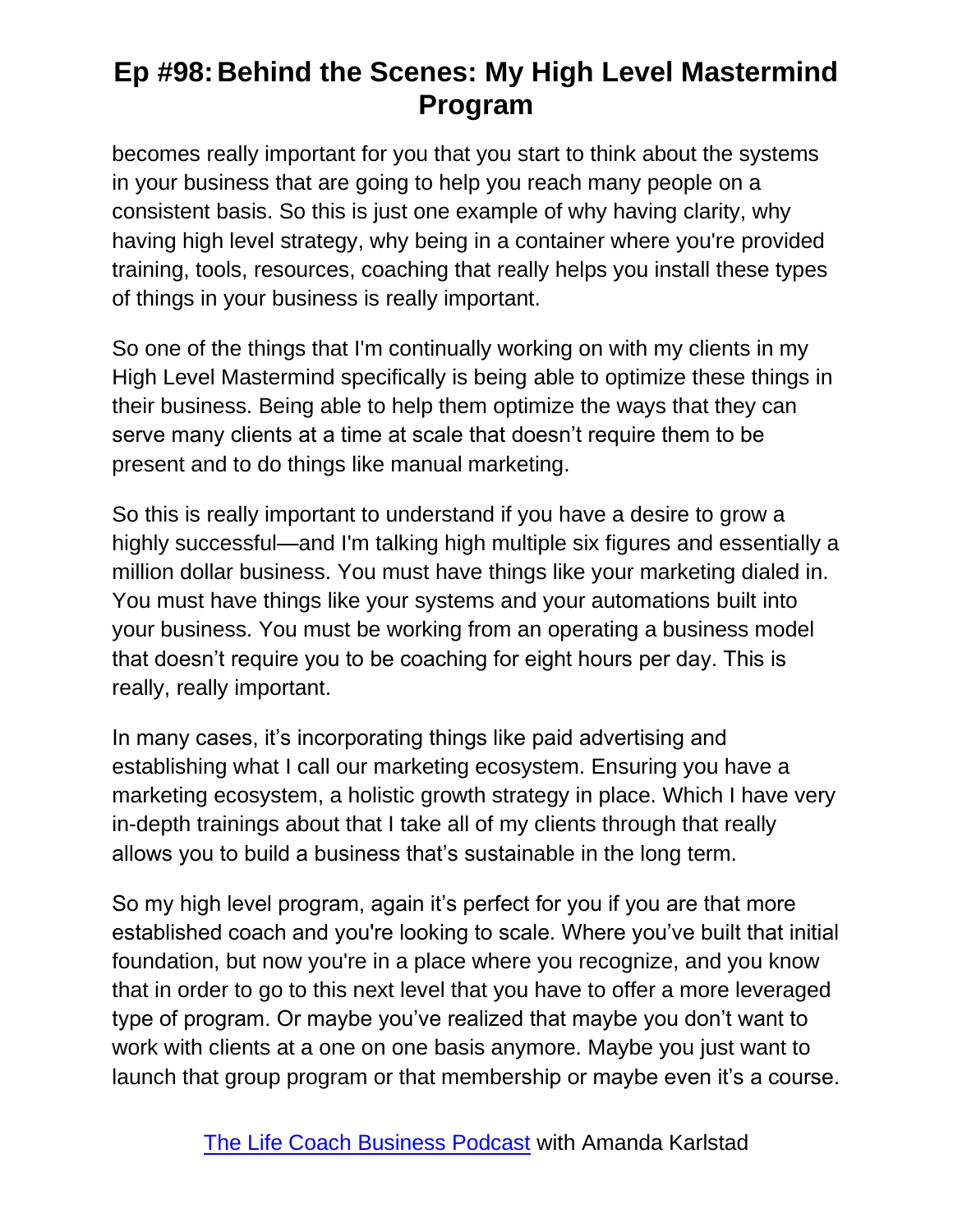So one of the things that we'll do right off the bat is do what I call an initial deep dive into your business where we look at your business in detail from a very high level. We'll determine the strategy, the business model, the structure, and the marketing that is really going to support you in creating that vision.

So, again, this program is a combination of group coaching, one on one coaching. There's a high level of personalization and customization in the one on one coaching and even in the weekly group calls by me. In this program, there's also that high level mastermind component that includes retreats which are amazing where we go so deep on various strategies, on personal growth, on the leadership side of things. It's full of driven ambitious successful coaches who are really playing at a big level, who are becoming the examples of what is possible in this industry.

So I want to encourage you. If your goal is to become an example of what is possible, if your goal is to build a highly successful practice at that multi figure level and eventually seven figure level, you've built some success in your business. I invite you to apply to this program.

It is an application only program as the level of work that we do in this program and the level of support in the program that's offered are both at a very high level. Because what I teach and how I coach clients in this program is at a more advanced level, it's important that you've already created at least an initial success so that you're in a place where you can implement fully the strategies. You can implement fully the shifts, fully the foundational things that are going to create your million dollar business.

So if that sounds like you, if you are in a place in your business where you are ready to scale, if you are in a place where you are ready to set the foundation for your million dollar business then I really encourage you to apply. We've got some exciting things coming up in this program over the next few months. Now really is the time, as I mentioned earlier in the episode. If you want great results in 2022, that starts now. So head over to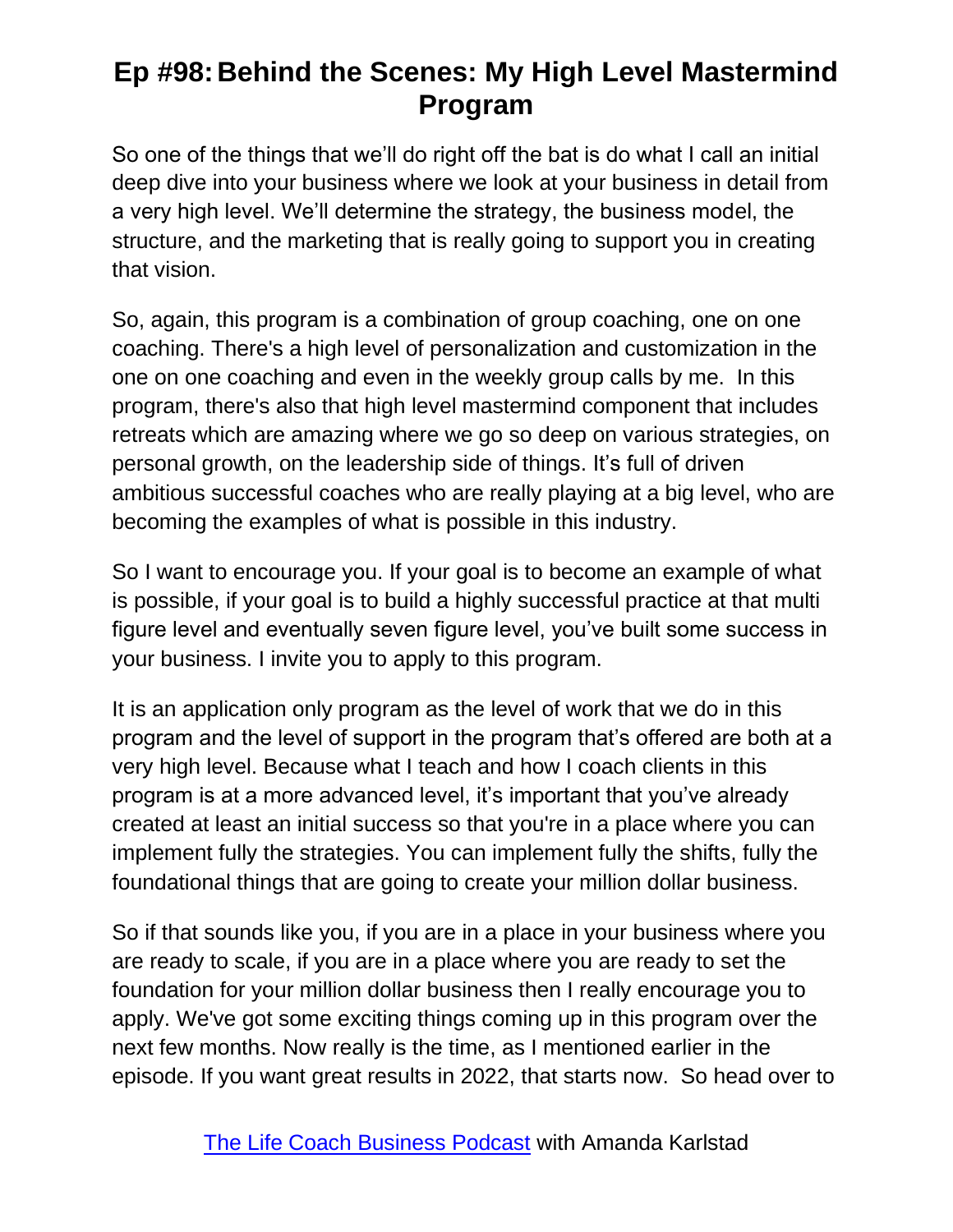the show notes. We'll link up the application for the program there. We'll also have the chance to set up a call with me and go over all of the details.

I do want to say for those of you who are listening right now who are saying, "That sounds great Amanda, but I'm not there yet." So you may be at a place where you're maybe more starting out in your business, who you're working to build that initial success, that initial consistency, that foundation. I want you to not worry. I've got you. This is where my mastermind program comes in.

So this is my small group coaching program that I offer just a couple of times a year that is designed to help you build towards and get to that first six figures in the most accelerated way. So I've really designed this program to be the most comprehensive program for coaches who do need to build that foundation, who are building towards that first six figures in their business. They know they need a higher level of support and strategy, right? So they may have tried courses in the past. They maybe have tried other programs even. They really understand the need for personalization, for high level support, and for really more of that strategy side of things.

So this program has four distinct phases that I take all of my clients through with each phase of the process really building on one another and supporting one another. It really takes into account the holistic growth strategy that I mention. So the first phase of this process is what I call the identity phase or the clarity phase, which is so important for all of you if you're currently not generating the revenue you want in your business.

One of the reasons that I have to tell you all that I see so many of you not being able to generate consistent revenue in your business is because you are lacking clarity. Sometimes this might be because from a mindset perspective, you may need to be better managing your mind, okay. So I don't want to discount that at all because that is always, at some level, at play.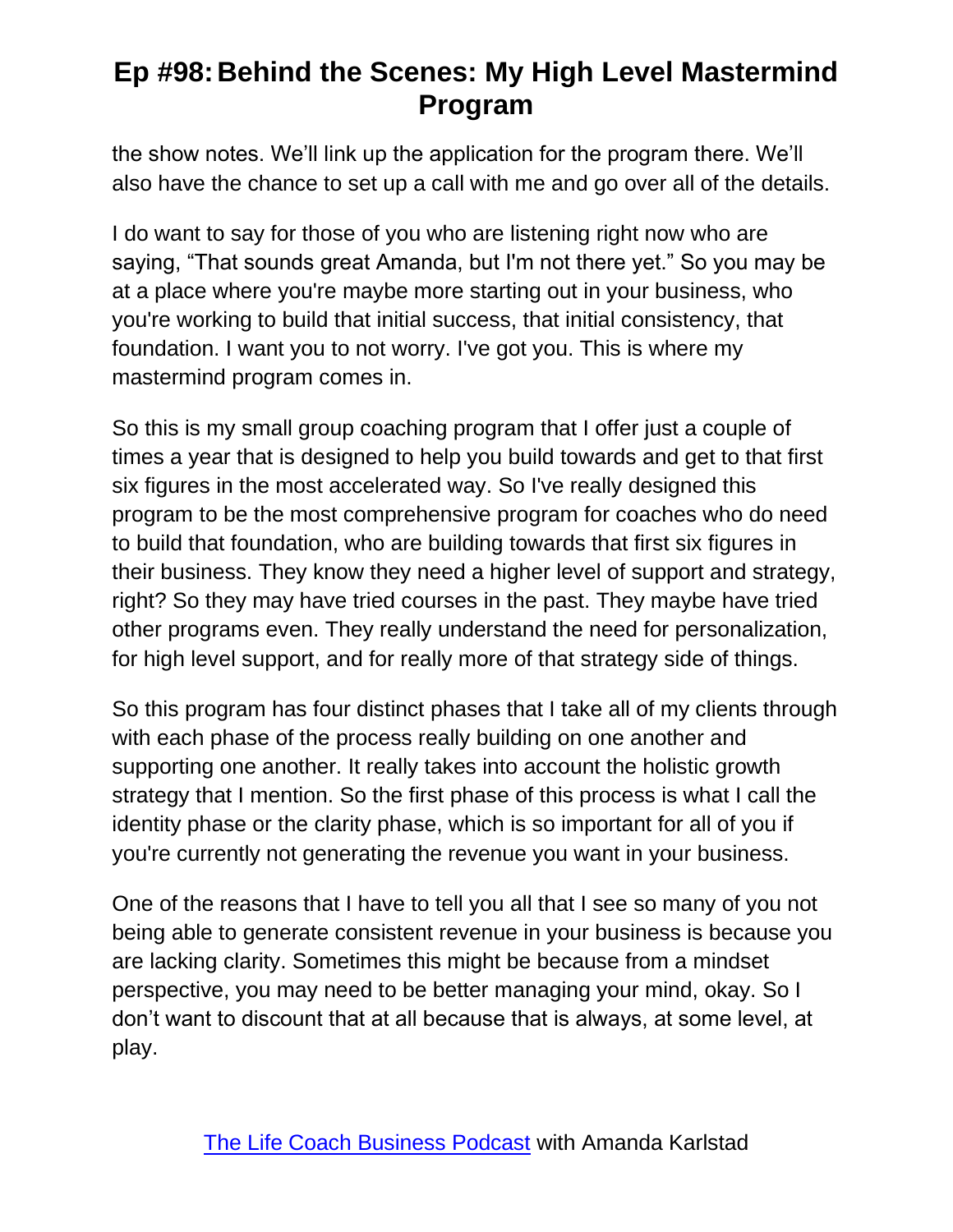It also comes down to what I've observed for so many of you just not knowing how to do some of these things. Not really understanding and having clarity on the foundational things that your business and your clients really need from you. So that is the first step is to ensure that you have full clarity in every area of your business, including how to build the business. Including how you're going to take your business to that next level. That's really, really important.

The next phase in this process, in this program, is what I call the build phase. This is where once you have the clarity, once you are clear on all the things then we move into the build phase where we start to actually build the foundation. Obviously, there are a lot of things that go into this. It's something, again, that I work very closely with my clients with. So it's something that I can ensure as we move into the next phase, which is the implementation phase where we actually launch and put the work out there, put the program, put the business out there that we are really doing it in a way that really serves the business.

Once we do that, then we can work on that next phase which is the optimization, the scaling phase which is that last phase. That's the final phase where we really work to take everything that's been built, everything that's been implemented. Now we're optimizing it, and we're really preparing it for scale.

So, again, there's a lot of steps involved in this process. There's a lot of things happening within each of these phases. I do want to be clear that this is a highly intense program. It's an implementation program. It's really about taking massive action in this program. But it's also doing it in a way how I've designed it so that we're taking very smart intelligent action versus doing what I call throwing spaghetti at the wall and not having any real thoughtful strategy behind it.

So, again, that's something that I see happen over and over gain in the industry. If you feel like that is your current strategy, I encourage you to check out this program. Actually the next cohort we have starting in just a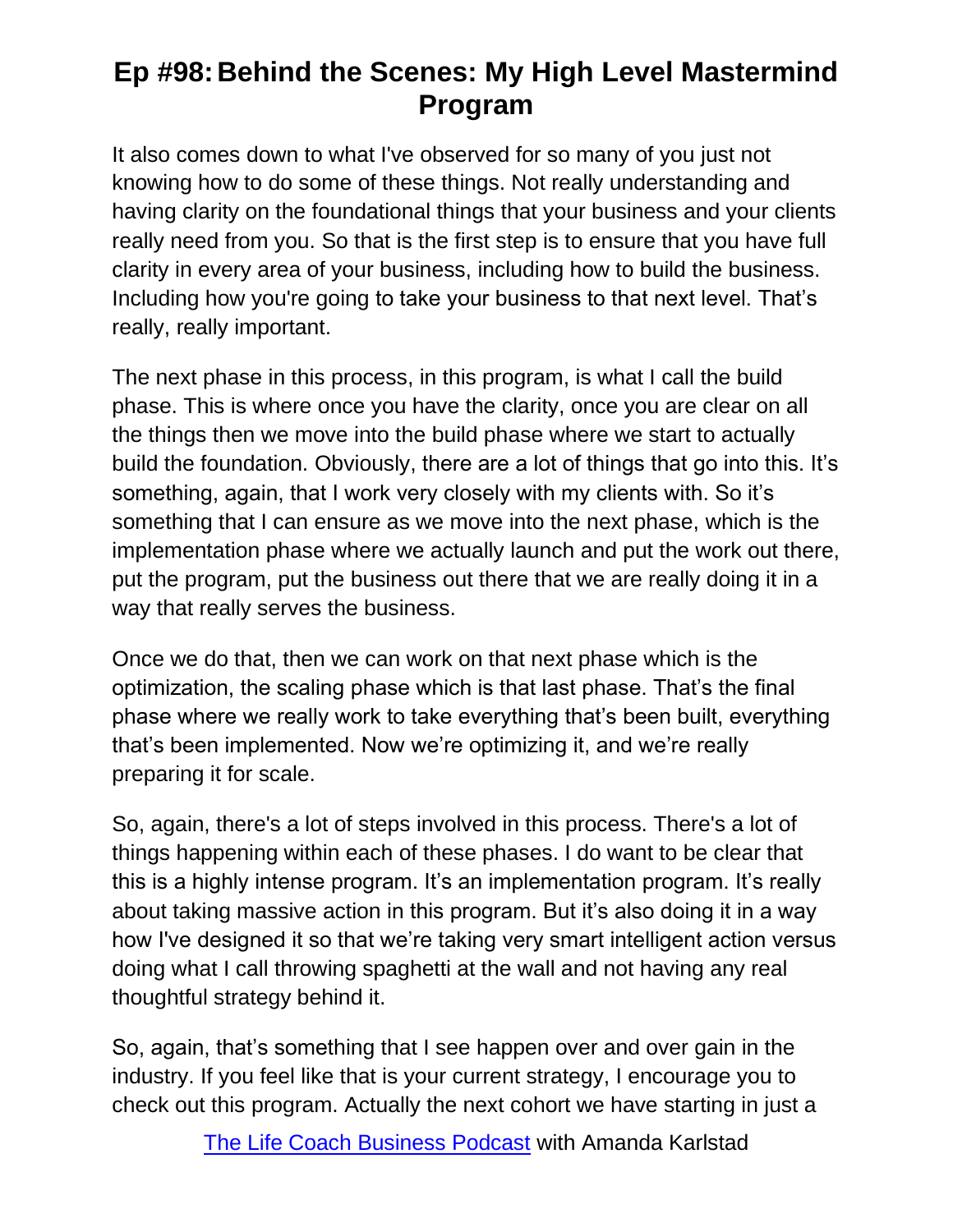few weeks, in September. So I do want to encourage you if it's something you've been thinking about. If you are ready to build momentum in your business, if you are wanting to move into 2022 with momentum, I want to encourage you to apply. Spots are limited, and this is really your opportunity to work with me in this capacity as we move into the fourth quarter of the year.

So, again, this program as I mentioned is only offered a couple of times a year. So if you know you need the level of clarity that I just talked about, you know you need solid strategy, if you know that you need high level mindset support, then this is the program for you. So just like my High Level Mastermind, I've really designed this program to give you full support, holistic support both from a mindset and from a strategy perspective so that you can make those quantum leaps in your business.

So I hope today's conversation was helpful. I know I've been getting a ton of questions about my programs and what is the difference and what they're all about. So I really wanted to take some time today and go through those differences. The great news is that no matter if you're starting out in your business or if you're at the point where you're scaling, I want you to know that I've developed these two programs with you in mind to support you in each of those phases.

So I want to end with this. One of my goals, one of my 'why's in the work that I do is all about potential. Because when I started my coaching practice just a few short years ago, I knew that I really wanted to make an impact, right. Just like all of you. I really wanted to make an impact in this industry. I wanted to build programs that delivered real results with my clients, and really help them become the most successful coaches and the most successful entrepreneurs in the industry. I have to tell you that's exactly what I've created. That's exactly what is happening.

I've talked about this in previous episodes, but part of my work, part of my gift, part of the value that I really bring to clients and to those who work with me is that I have the ability to really help support my clients at a high level.